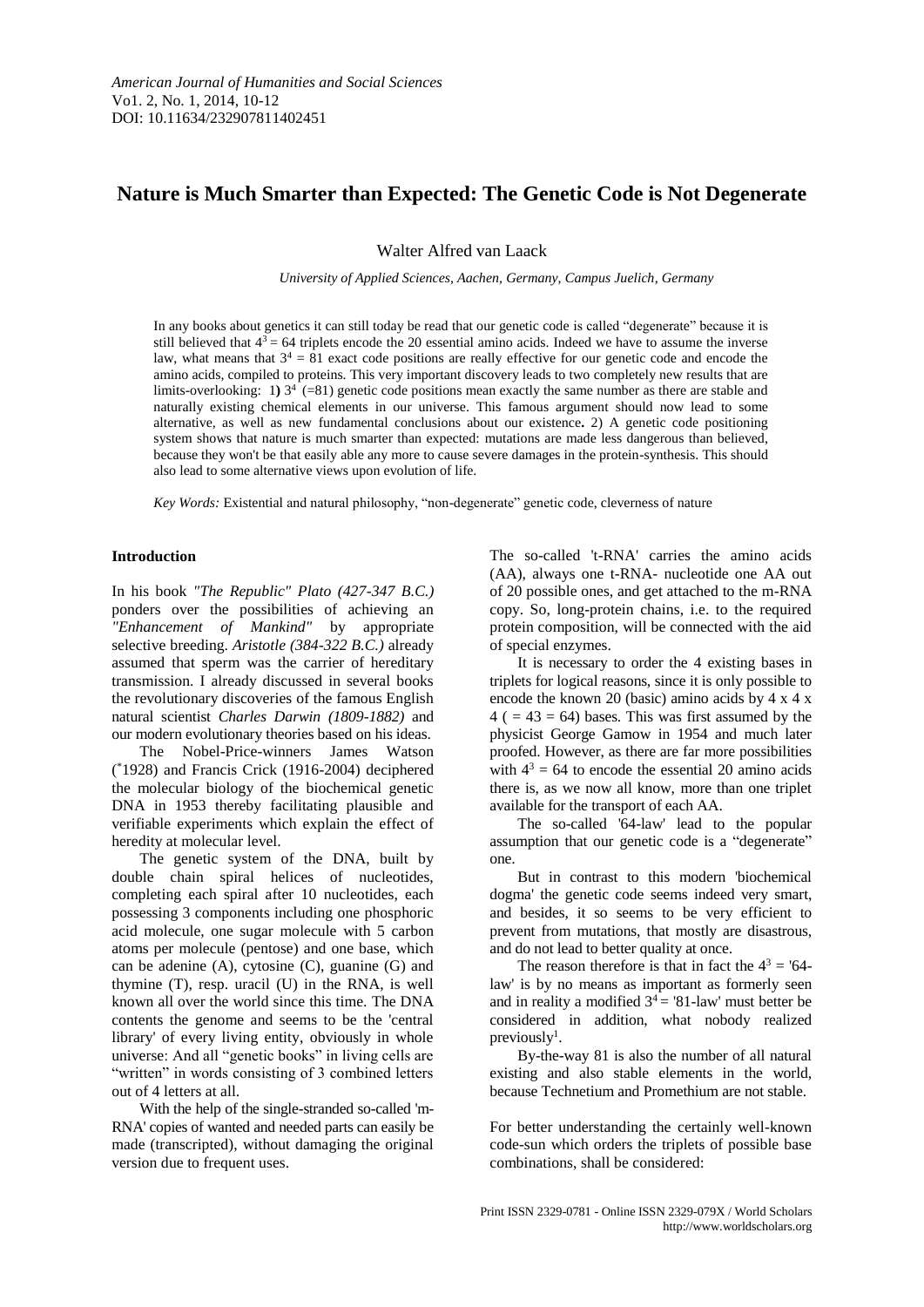

But in fact, in total 84 code-positions can also be created. Three of them, however, encode so-called nonsense-triplets, i.e. there is no AA available for them and they always terminate a synthesizing process. Thus exactly  $81 (= 34)$  real possible code positions remain. One triplet, marking three codepositions, always operates as the start-codon (e.g. AUG). Since the start-codon takes a special place the genotype is also based on the number 81 in the form of "80+1" (analogue to the 80 stable and naturally existing elements plus one special starting element, hydrogen). In the same way as 20 socalled pure forms of elements exist among these 80 elements, exactly 20 alpha-amino acids are encoded by 80 possible combinations.

Although the base-linkage to triplets demonstrates the above mentioned and nowadays everywhere and always used  $4^3 = 64$  possible encodings of the 20 essential  $\alpha$ -amino acids – completely different conclusions are much more important:

We know that all proteins start with just one same amino acid, e.g. MET (=methionine) and are always encoded by one same starting combination, e.g. the AUG-triplet. In addition, there are 3 socalled nonsense triplets which do not encode any amino acid but rather terminate all synthesizing process. This is a combination of the bases UAA, UAG and UGA. If we now take a closer look at the code-sun we will notice that the decision as to whether a triplet encodes the first amino acid or any other at random, or whether it belongs to the three nonsense triplets or carries an effective amino acid, is without fail always due to just one single base, and that is the base in the third position.

This obviously proves the futility of any attempt to solve the problem just by considering the common feature of the bases being arranged to triplets is wrong. On the contrary, we have to consider the *"*ordinal numbers of encoding bases" in analogy to the *"ordinal number sequence"* to in fact 81 stable and naturally existing chemical elements, as above already mentioned. 2

Illustration "Code-Sun" (by my son Alexander): By means of four bases, which are always arranged in groups of three, known as nucleotide-triplets, all 20 essential amino acids (AA) can be encoded. In so doing several triplets may determine one and the same AA. For example, 9 AAs are linked by 2 triplets each. Therefore the genetic code is called "degenerate".

And exactly here lies the required solution: Whilst the triplet UAA for example, is a so-called nonsense triplet, the triplets UAC or UAU are not. It is just one "letter" in the third position of each genetic word which makes the small but tremendously important "subtle" difference.

My example shows that by just exchanging the last letter of the combination, a nonsense triplet can be made into two different triplets which both encode the amino acid tyrosine (Tyr).

If we now add up all the bases which are characterized by one number, we arrive at 64+16+4  $= 84$  positions. And these 84 accurate positioning instructions result in exceptional code stability which prevents single defects (mutations) to lead to disastrous misproductions of necessary proteins. Exactly three of these 84 positions, however, lead to nothing. They always terminate the protein production, what made them call nonsense triplets. Thus in the end all 20 amino acids are determinated by exactly 81 code positions, i.e.  $3<sup>4</sup>$  base positions. If we take this into consideration we can also explain plausibly why there must be 3 nonsense triplets although one would probably have been sufficient.

Like hydrogen (H), which takes a special if not leading position in the classification of elements, always only one triplet, e.g. AUG, characterizes a similarly unique position in the genetic code. Here just this 'G' in third position within the triplet is responsible for encoding the connected base methionine (Met), which then starts the protein synthesis. The similar triplets AUU, AUC and AUA also possess the two nucleotides AU in first and second position, but that is not decisive.

This emphasizes that a strict order can be derived from the number 81 (better expressed as  $3<sup>4</sup>$ , consting of the first four ordinal numbers) alone. It applies to all stable and naturally existing elements in our universe as well as to our genotype, the genetic code. This alone seems to me to be a convincing argument for the notion that neither the genetic code nor the number of elements in our universe is purely accidental.